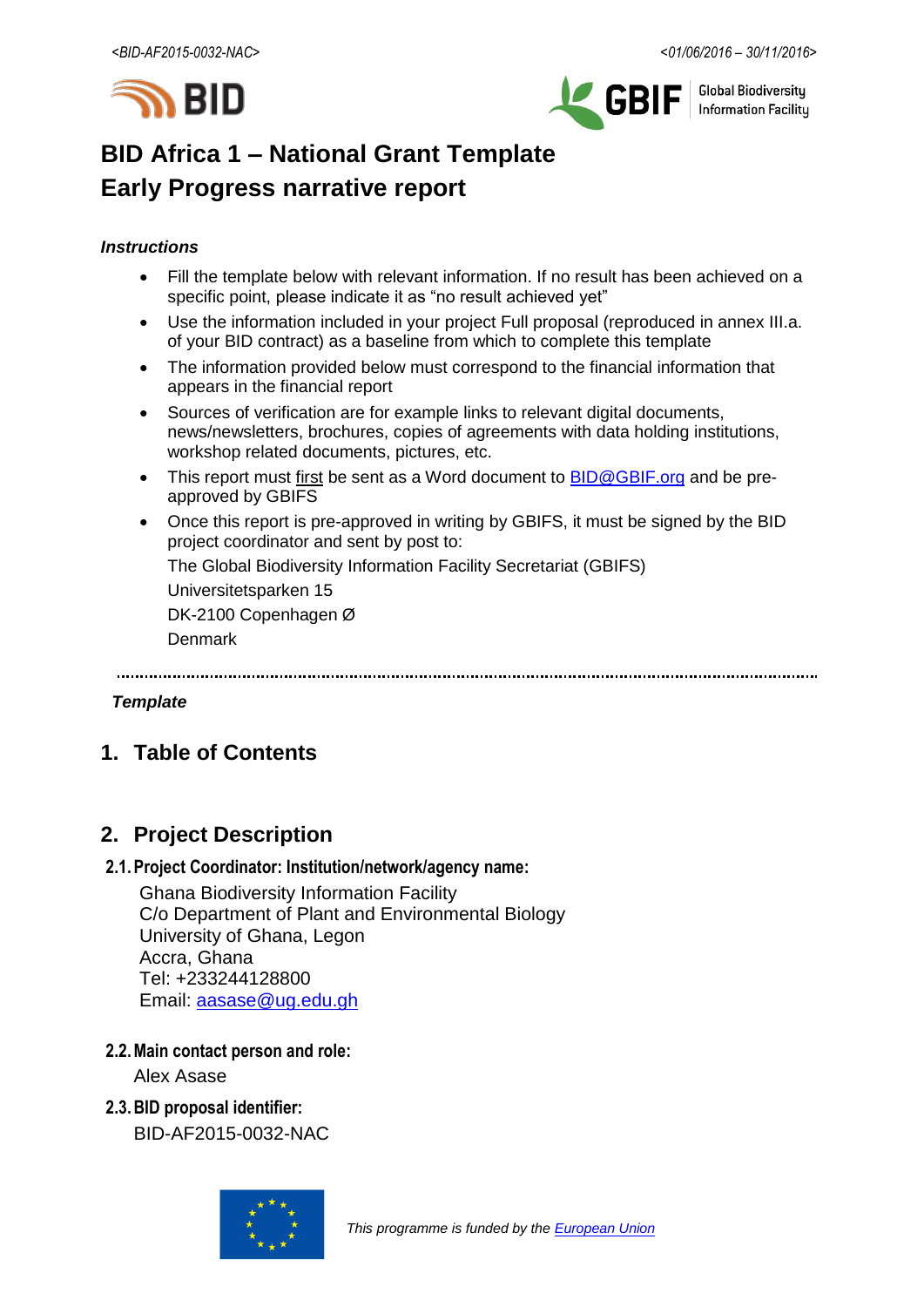



### **2.4.Project title:**

Capacity enhancement for Ghana node of Global Biodiversity Information Facility (GBIF)

**2.5.Start date and end date of the reporting period:**

 $1<sup>st</sup>$  June 2016 –  $30<sup>th</sup>$  November 2016

**2.6.Country in which the activities take place:**

Ghana

# **3. Overview of results**

### **3.1.Executive summary**

Detailed information about biodiversity information holders and needs as well as the capacity of stakeholders within a country is important for the effective functioning of a national biodiversity information facility (BIF). We have developed and distributed survey questionnaire on data holding and needs to biodiversity stakeholders in Ghana. The majority of questionnaires are yet to be received for a comprehensive analysis of data holdings and user needs in Ghana. One person from the project participated in the BID capacity enhancement workshop hosted by ARCOS in Rwanda. Participation in capacity enhancement workshop has been very useful to the project and plans are far advanced to disseminate lessons learnt from the workshop.

### **3.2.Progress against expected milestones:**

| <b>Expected milestones/activities</b>                                                                                                                               | Completed?<br>Yes/No | <b>Explanatory notes</b>                                                                                                                                                     | Sources of<br>verification |
|---------------------------------------------------------------------------------------------------------------------------------------------------------------------|----------------------|------------------------------------------------------------------------------------------------------------------------------------------------------------------------------|----------------------------|
| Completed capacity self-assessment<br>questionnaire for national biodiversity<br>information facilities<br>(www.gbif.org/resource/82277).                           | Yes                  | Survey completed online                                                                                                                                                      |                            |
| At least three national data publishing<br>institutions are registered with GBIF.org<br>For registered data publishers see:<br>http://www.gbif.org/publisher/search | No                   | The Ghana herbarium is<br>registerd with GBIF as a data<br>publishing instituion. We are<br>yet to registerd at least two<br>other insititons within the next<br>six months. |                            |
| At least one person from the project team<br>has completed the certification process<br>following the first BID Capacity Enhancement<br>workshop                    | Yes                  | One person from the project<br>attend the BID Capacity<br>Enhancement workshop and in<br>the certification process                                                           |                            |
| Knowledge dissemination activities have<br>been scheduled following the first BID<br>Capacity Enhancement workshop                                                  | Yes                  | We plan to have a workshop in<br>the first quarter of 2017                                                                                                                   | None                       |

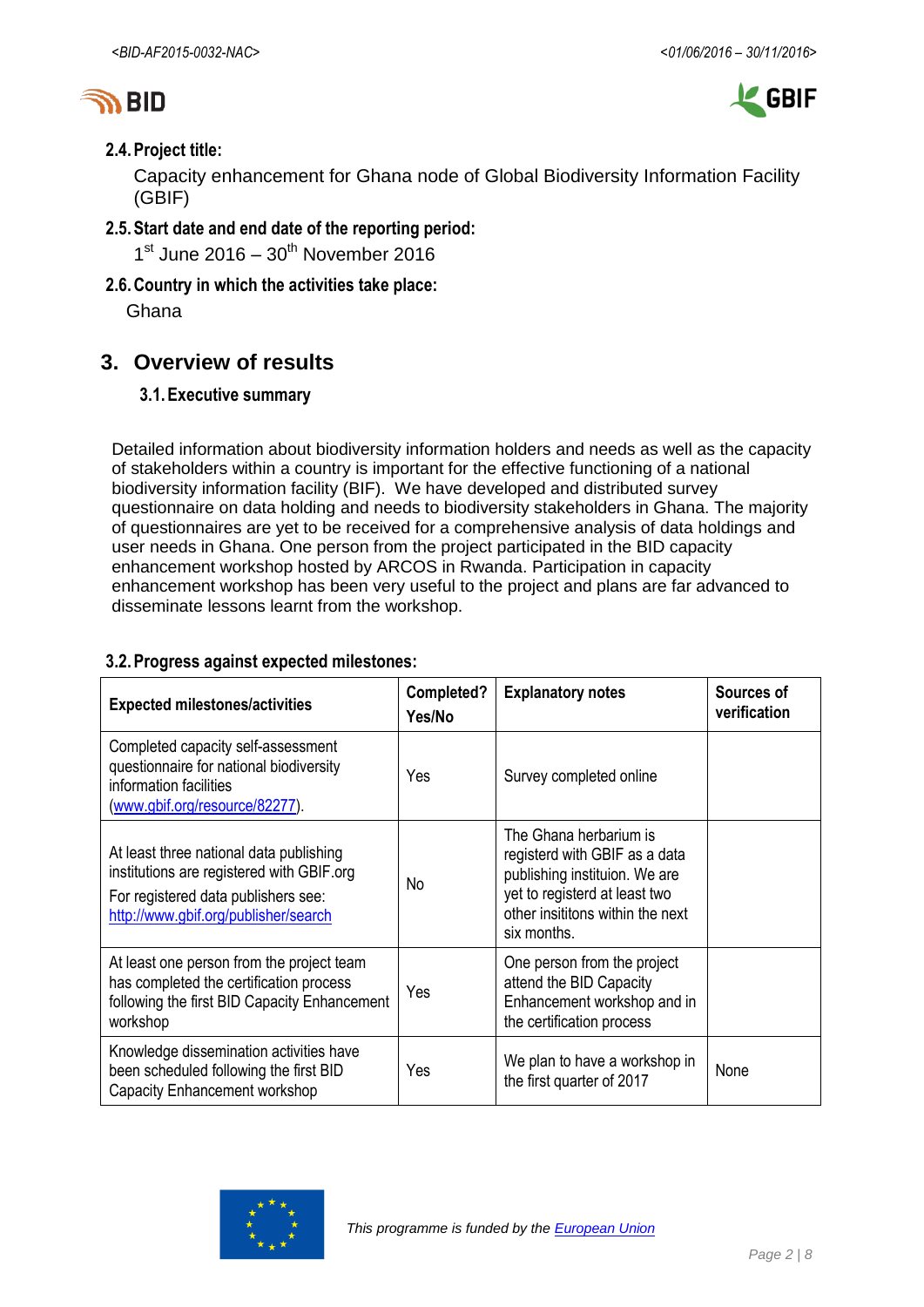



## **3.3.Datasets published on GBIF.org**

*If the dataset is not yet published, please indicate the name of the institution that is expected to host the data when published in the column "DOI or URL/Planned hosting institution". Add as many rows as needed.*

| <b>Dataset title</b>                | <b>Publishing</b><br>institution                                      | <b>DOI or URL/Planned</b><br>hosting institution | Date/expected<br>date of<br>publication | <b>Explanatory</b><br>notes                                           |
|-------------------------------------|-----------------------------------------------------------------------|--------------------------------------------------|-----------------------------------------|-----------------------------------------------------------------------|
| DABCS collections<br>dataset        | Department of<br>Animal Biology<br>and<br>Conservation,<br>UG (DABCS) | GhaBIF/ GBIF                                     | March, 2017                             | Data<br>mobilization<br>and publication<br>activities yet to<br>start |
| <b>FORIG</b> collections<br>dataset | Forest Research<br>Institute of<br>Ghana (FORIG)                      | GhaBIF/ GBIF                                     | June, 2017                              | Data<br>mobilization<br>and publication<br>activities yet to<br>start |
| Aquatic dataset                     | Department of<br>Fisheries and<br><b>Marine Sciences</b>              | GhaBIF/ GBIF                                     | October, 2017                           | Data<br>mobilization<br>and publication<br>activities yet to<br>start |
| DPEB Sample dataset                 | Department of<br>Plant and<br>Environmental<br>Biology                | GhaBIF/ GBIF                                     | Jan, 2018                               | Data<br>mobilization<br>and publication<br>activities yet to<br>start |

### **3.4.Examples of use of biodiversity data available through GBIF**

*Use the table to document use or planned use of data available through GBIF as part of your project. Please provide the DOI for datasets published on GBIF or data downloaded from GBIF in the "Dataset" column. Briefly describe how the data have been used or are planned to be used in the "Data use" column (ca. 50 words). Provide the date or approximate time frame in months for the use or planned use in the "Date/time frame" column. Please provide links to any documents or webpages documenting the use in the "Sources of verification" column. Add as many rows as needed.*

| <b>Dataset</b>                         | Data user                                                                                                                       | Data use                                                                                                                                                                                                                                                                                                                        | Date/time<br>frame         | Sources of<br>verification | <b>Notes</b>                                           |
|----------------------------------------|---------------------------------------------------------------------------------------------------------------------------------|---------------------------------------------------------------------------------------------------------------------------------------------------------------------------------------------------------------------------------------------------------------------------------------------------------------------------------|----------------------------|----------------------------|--------------------------------------------------------|
| <b>DABCS</b><br>collections<br>dataset | DABCS, UG;<br>Ministry of<br>Environment,<br>Science<br>Technology and<br>Innovation<br>(MESTI);<br>UNEP-WCMC;<br>University of | To meet Ghana's commitments to<br>Convention on Biological Diversity<br>(Aichi Targets and Clearing House<br>Mechanism); For analyses providing<br>insights into use of animal data in<br>policy; and for analyses providing<br>insights into use of biodiversity data in<br>making policy decisions and<br>conservation plans. | June,<br>2017-Dec.<br>2018 | N/A                        | These<br>activities are<br>planned use<br>of data only |

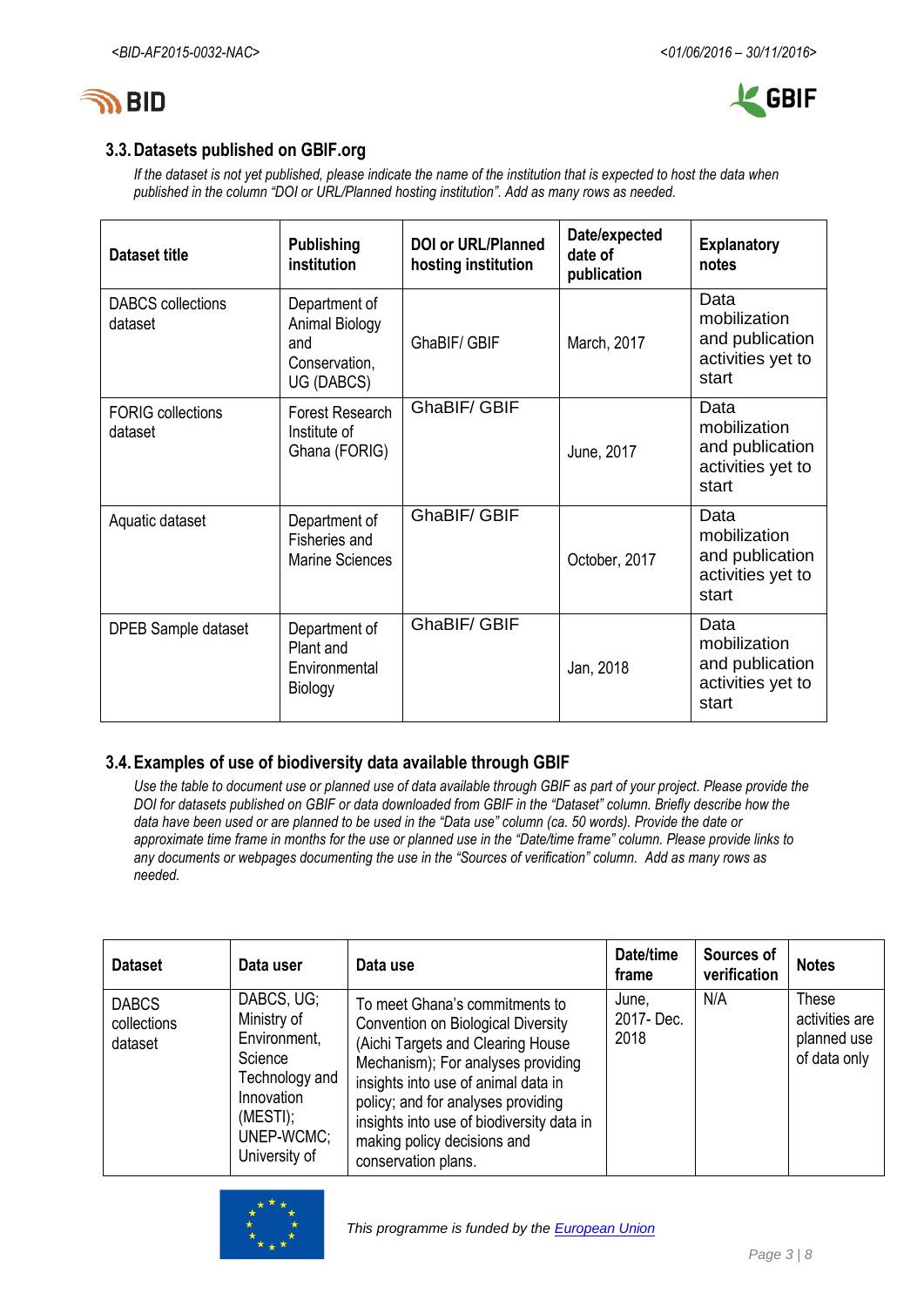



|                                        | Kansas                                                                                                                                             |                                                                                                                                                                                                                                                                                                                                                           |                            |     |                                                               |
|----------------------------------------|----------------------------------------------------------------------------------------------------------------------------------------------------|-----------------------------------------------------------------------------------------------------------------------------------------------------------------------------------------------------------------------------------------------------------------------------------------------------------------------------------------------------------|----------------------------|-----|---------------------------------------------------------------|
| <b>FORIG</b><br>collections<br>dataset | Ministry of<br>Environment,<br>Science<br>Technology and<br>Innovation<br>(MESTI);<br>UNEP-WCMC;<br>University of<br>Kansas FORIG:                 | To meet Ghana's commitments to<br><b>Convention on Biological Diversity</b><br>(Aichi Targets and Clearing House<br>Mechanism); For analyses providing<br>insights into use of animal data in<br>policy; and For analyses providing<br>insights into use of biodiversity data in<br>making policy decisions and<br>conservation plans.                    | June,<br>2017-Dec.<br>2018 | N/A | <b>These</b><br>activities are<br>planned use<br>of data only |
| Aquatic dataset                        | Ministry of<br>Environment,<br>Science<br>Technology and<br>Innovation<br>(MESTI);<br>DABCS, UG;<br>UNEP-WCMC;<br>University of<br>Kansas          | To meet Ghana's commitments to<br><b>Convention on Biological Diversity</b><br>(Aichi Targets and Clearing House<br>Mechanism); For analyses providing<br>insights into use of aquatic data for<br>conservation and policy; and For<br>analyses providing insights into use of<br>biodiversity data in making policy<br>decisions and conservation plans. | June,<br>2017-Dec.<br>2018 | N/A | <b>These</b><br>activities are<br>planned use<br>of data only |
| <b>DPEB Sample</b><br>dataset          | Ministry of<br>Environment,<br>Science<br>Technology and<br>Innovation<br>(MESTI);<br>Ghana<br>Herbarium;<br>UNEP-WCMC;<br>University of<br>Kansas | To meet Ghana's commitments to<br>Convention on Biological Diversity<br>(Aichi Targets and Clearing House<br>Mechanism); For analyses providing<br>insights into use of plants data for<br>conservation and policy; and for<br>analyses providing insights into use of<br>biodiversity data in making policy<br>decisions and conservation plans.         | June,<br>2017-Dec.<br>2018 | N/A | These<br>activities are<br>planned use<br>of data only        |

## **3.5.Events organized as part of the project**

*List all the events that have been organized as part of your project. Please provide links to any documents or webpages documenting the use in the "Sources of verification" column. Add as many rows as needed.*

| Full title | Organizing<br>institution | <b>Dates</b> | Number of<br>participants | <b>Sources of</b><br>verification |  |  |
|------------|---------------------------|--------------|---------------------------|-----------------------------------|--|--|
| N/A        | N/A                       | N/A          | N/A                       | N/A                               |  |  |

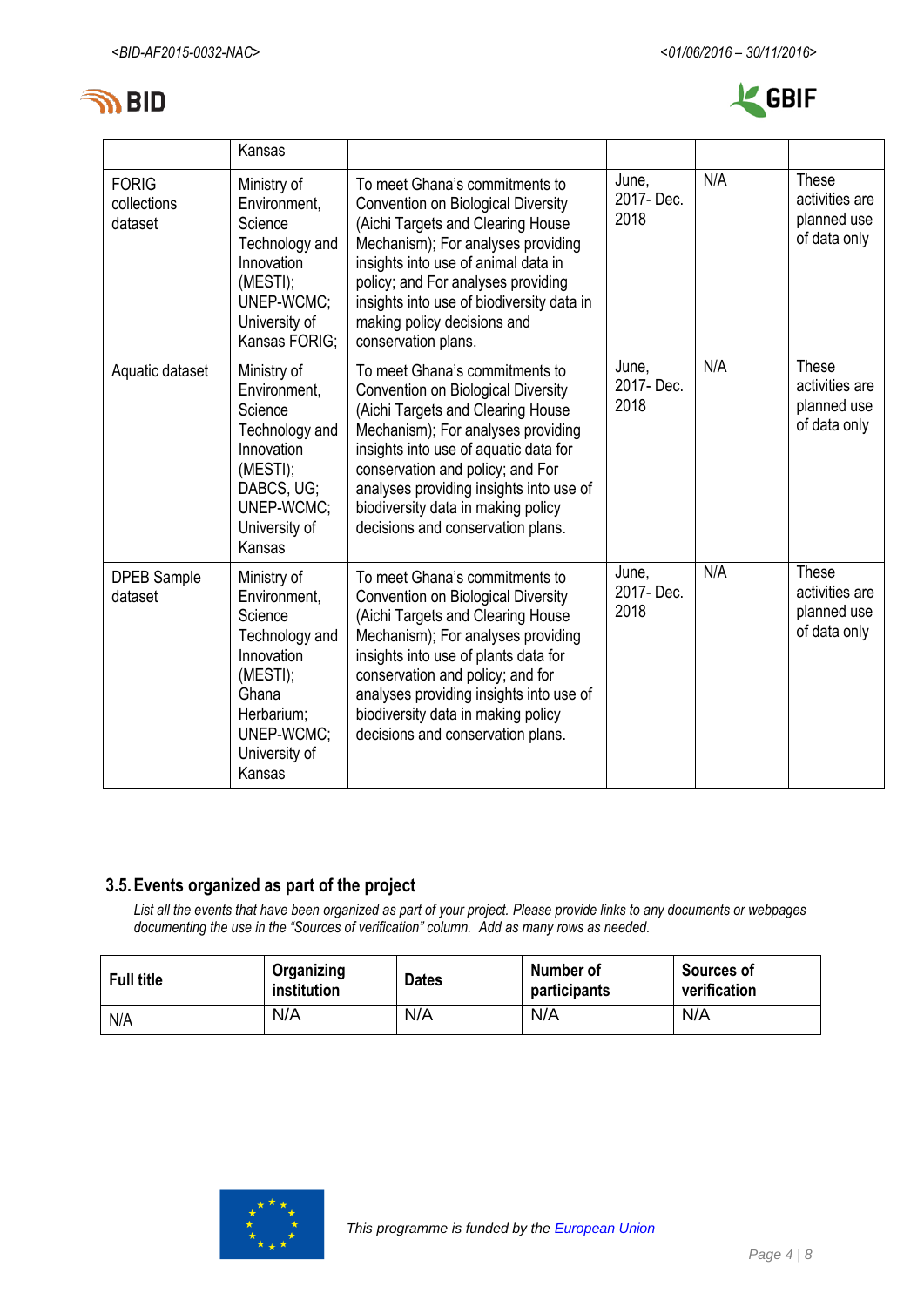



# **4. Implementation of BID project activities**

### **4.1.Goal 1: Establish or strengten national biodiversity information facility**

*Activity 1 name:* Strategic plan

**Description of any implementation during the reporting period:** No project activities were planned during this period (1st June – 31st November 2016).

**Sources of verification:** N/A

### *Activity 2 name:* Survey data holders

**Description of any implementation during the reporting period:** We have developed and adminsitered survey questionnaire to biodiversity holding insititions in Ghana. We are yet to receive majority of the fillled questionnaires for subsequent data analysis.

**Sources of verification:** Survey questionnaire

# **4.2.Goal 2: Increase available biodiversity data, within and beyond the grant period**

*Activity 1 name:* Data mobilization and publication

**Description of any implementation during the reporting period:** No project activities were planned during this period (1<sup>st</sup> June –  $31$ <sup>st</sup> November 2016).

**Sources of verification:** N/A

*Activity 2 name:* Capacity enhancement

**Description of any implementation during the reporting period** No project activities were planned during this period (1<sup>st</sup> June –  $31$ <sup>st</sup> November 2016).

**Sources of verification:** N/A

### **4.3.Goal 3: Apply biodversity data in response to naional priorities**

### *Activity 1 name:* Data use needs

**Description of any implementation during the reporting period:** Plans are far advanced to host a workshop on biodiversity data needs and / holding institutions in Ghana in the third week of November 2016. However, we have not received the filled questionnaire from many institutions and we envisaged a reschedule of this workshop. Revised timetable and / calendar confirmed.

**Sources of verification: Questionnaire** 

*Activity 2 name:* Use cases

**Description of any implementation during the reporting period:** No project activities were planned during this period (1<sup>st</sup> June –  $31$ <sup>st</sup> November 2016).

**Sources of verification:** N/A

*Activity 3 name:* Dissemination workshop

**Description of any implementation during the reporting period:** No project activities were planned during this period (1<sup>st</sup> June –  $31$ <sup>st</sup> November 2016).

**Sources of verification:** N/A

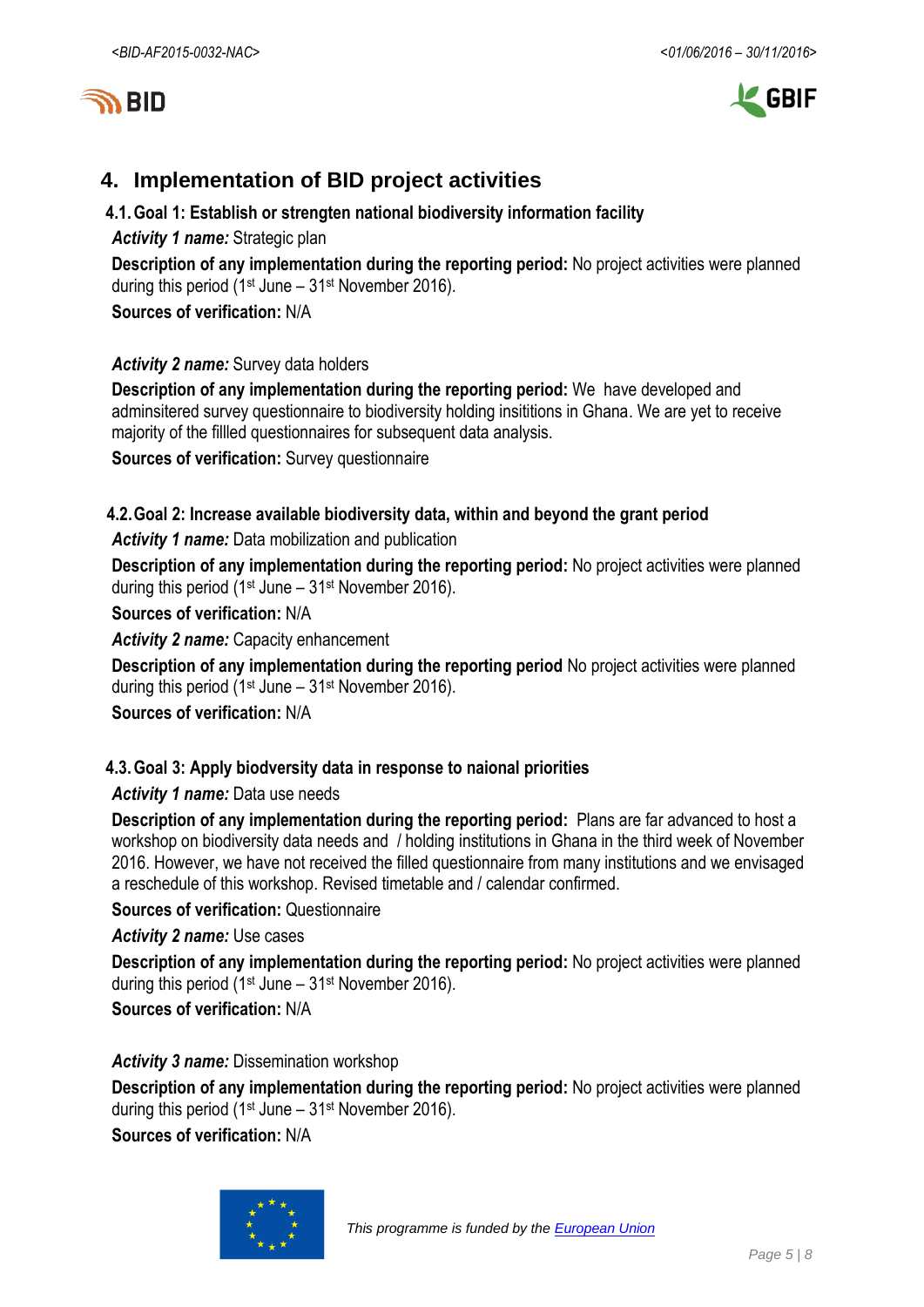

# **5. Updated calendar for the BID project implementation and evaluation period**

*The calendar should be completed in the same way as in the Full Project Proposal, but should include any expected changes. Provide reasons for any expected changes in section 5.1 'Explanatory Notes'.*

| Implementation period (maximum 24 months, starting 1 June 2016 at the earliest) |   |                |                           |                  |                |                 |                          |  |              |  |   |   |         |   |              |         |         |                                                    |         |         |              |   |         |         |              |
|---------------------------------------------------------------------------------|---|----------------|---------------------------|------------------|----------------|-----------------|--------------------------|--|--------------|--|---|---|---------|---|--------------|---------|---------|----------------------------------------------------|---------|---------|--------------|---|---------|---------|--------------|
| Implementation period start date and end date<br>(dd/mm/yy)                     |   | 1st June 2016  |                           |                  |                |                 |                          |  |              |  |   |   |         |   |              |         |         |                                                    |         |         |              |   |         |         |              |
| <b>Activity</b>                                                                 |   | $\overline{2}$ | $\mathbf{3}$              | $\overline{4}$   | 5 <sup>5</sup> | $6\overline{6}$ |                          |  |              |  |   |   |         |   |              |         |         | 7 8 9 10 11 12 13 14 15 16 17 18 19 20 21 22 23 24 |         |         |              |   |         |         | <b>Notes</b> |
| BID Capacity Enhancement workshop 1                                             |   |                | Χ                         | $\boldsymbol{X}$ |                |                 |                          |  |              |  |   |   |         |   |              |         |         |                                                    |         |         |              |   |         |         |              |
| 6-month progress analysis                                                       |   |                |                           |                  |                | Χ               |                          |  |              |  |   |   |         |   |              |         |         |                                                    |         |         |              |   |         |         |              |
| Mid-term evaluation & reporting                                                 |   |                |                           |                  |                |                 |                          |  |              |  |   | X | $\chi$  |   |              |         |         |                                                    |         |         |              |   |         |         |              |
| Survey of data holders*                                                         | X | $\mathsf{X}$   | $\mathsf{X}$              | $\mathsf{X}$     | $\mathsf{X}$   |                 | $x \mid x \mid x \mid x$ |  |              |  |   |   |         |   |              |         |         |                                                    |         |         |              |   |         |         |              |
| Data use needs*                                                                 | X | $\mathsf{X}$   | $\boldsymbol{\mathsf{X}}$ | $\mathsf{X}$     | $\mathsf{X}$   |                 | x   x   x   x            |  |              |  |   |   |         |   |              |         |         |                                                    |         |         |              |   |         |         |              |
| Project training                                                                |   |                |                           |                  |                |                 |                          |  | $X \times X$ |  |   |   |         |   |              |         |         |                                                    |         |         |              |   |         |         |              |
| Data mobilization and publication                                               |   |                |                           |                  |                |                 |                          |  |              |  | X |   | $X$ $X$ | X | $\mathsf{X}$ | $\sf X$ | $\sf X$ | $\sf X$                                            | $\sf X$ |         |              |   |         |         |              |
| Uses cases                                                                      |   |                |                           |                  |                |                 |                          |  |              |  |   |   |         |   |              |         |         |                                                    |         | $X$ $X$ | $\mathsf{X}$ |   |         |         |              |
| Strategic plan                                                                  |   |                |                           |                  |                |                 |                          |  |              |  |   |   |         |   |              |         |         |                                                    |         |         | $\mathsf{X}$ | X | $\sf X$ |         |              |
| Dissemination workshop                                                          |   |                |                           |                  |                |                 |                          |  |              |  |   |   |         |   |              |         |         |                                                    |         |         |              |   |         | $X$ $X$ |              |



 *This programme is funded by the [European Union](http://europa.eu/)*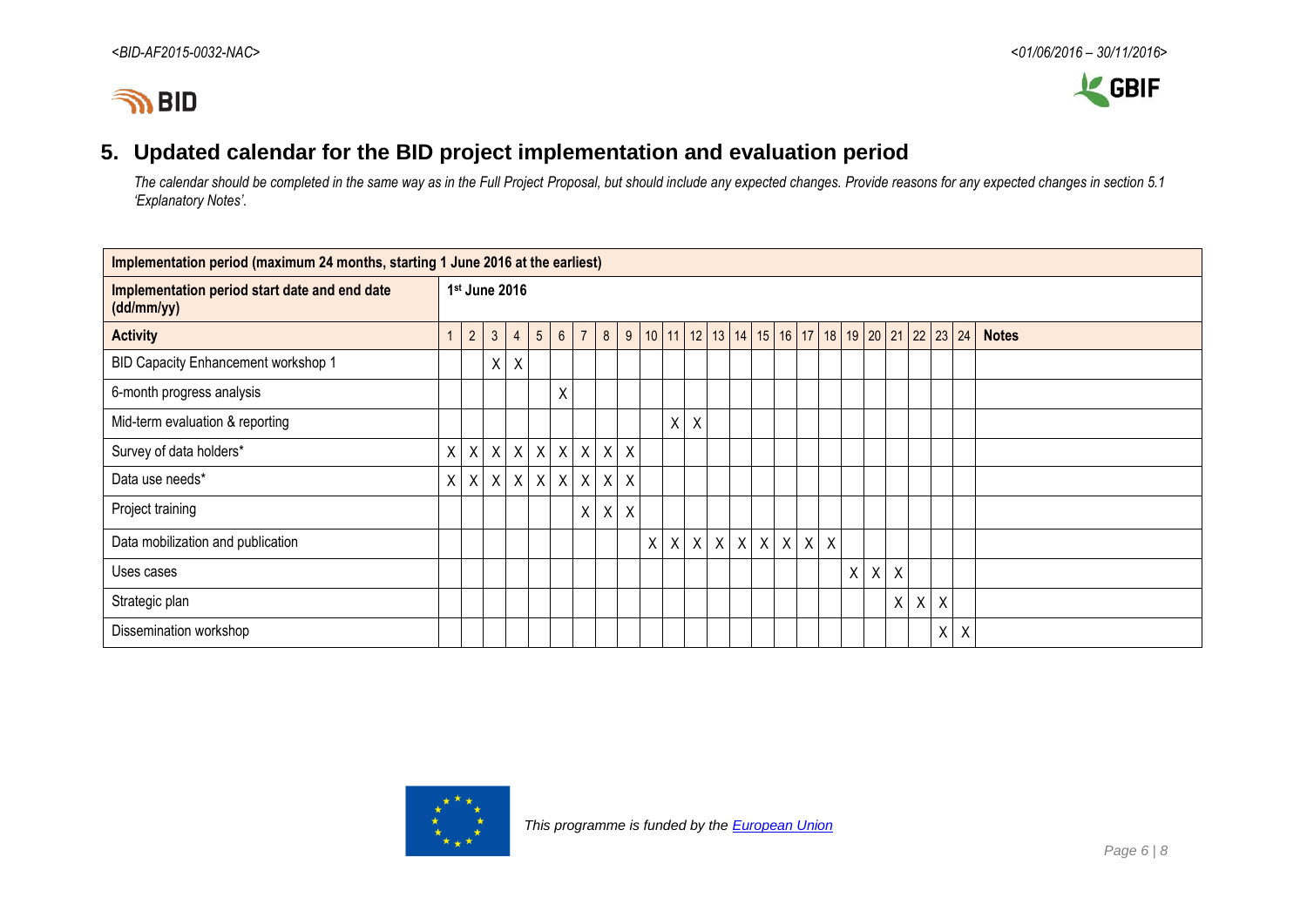



| Evaluation period (maximum 6 months, ending 31 December 2018 at the latest) |    |                |         |   |   |   |                              |  |  |  |  |  |  |
|-----------------------------------------------------------------------------|----|----------------|---------|---|---|---|------------------------------|--|--|--|--|--|--|
| Evaluation period start date and end date<br>(dd/mm/yy)                     |    | 1st July 2018  |         |   |   |   |                              |  |  |  |  |  |  |
| <b>Activity</b>                                                             |    | $\overline{2}$ | 3       |   |   |   | $4 \mid 5 \mid 6 \mid$ Notes |  |  |  |  |  |  |
| Final financial and narrative reporting                                     |    | X.             | $\sf X$ |   |   |   |                              |  |  |  |  |  |  |
| Survey of data holders                                                      | X  |                |         |   |   |   |                              |  |  |  |  |  |  |
| Data use needs                                                              | X. |                |         |   |   |   |                              |  |  |  |  |  |  |
| Project training                                                            |    |                |         | χ |   |   |                              |  |  |  |  |  |  |
| Data mobilization and publication                                           |    |                |         | χ |   |   |                              |  |  |  |  |  |  |
| Uses cases                                                                  |    |                |         |   | X |   |                              |  |  |  |  |  |  |
| Strategic plan                                                              |    |                |         |   | X |   |                              |  |  |  |  |  |  |
| Dissemination workshop                                                      |    |                |         |   |   | Χ |                              |  |  |  |  |  |  |

### **5.1.Explanatory notes**

**\*** We have extended timelines on the survey of data holders and needs assessment because of the delay in receipt of filled / completed survey questionnaire from institutions for subsequent data analysis and hosting of stakeholders workshop.